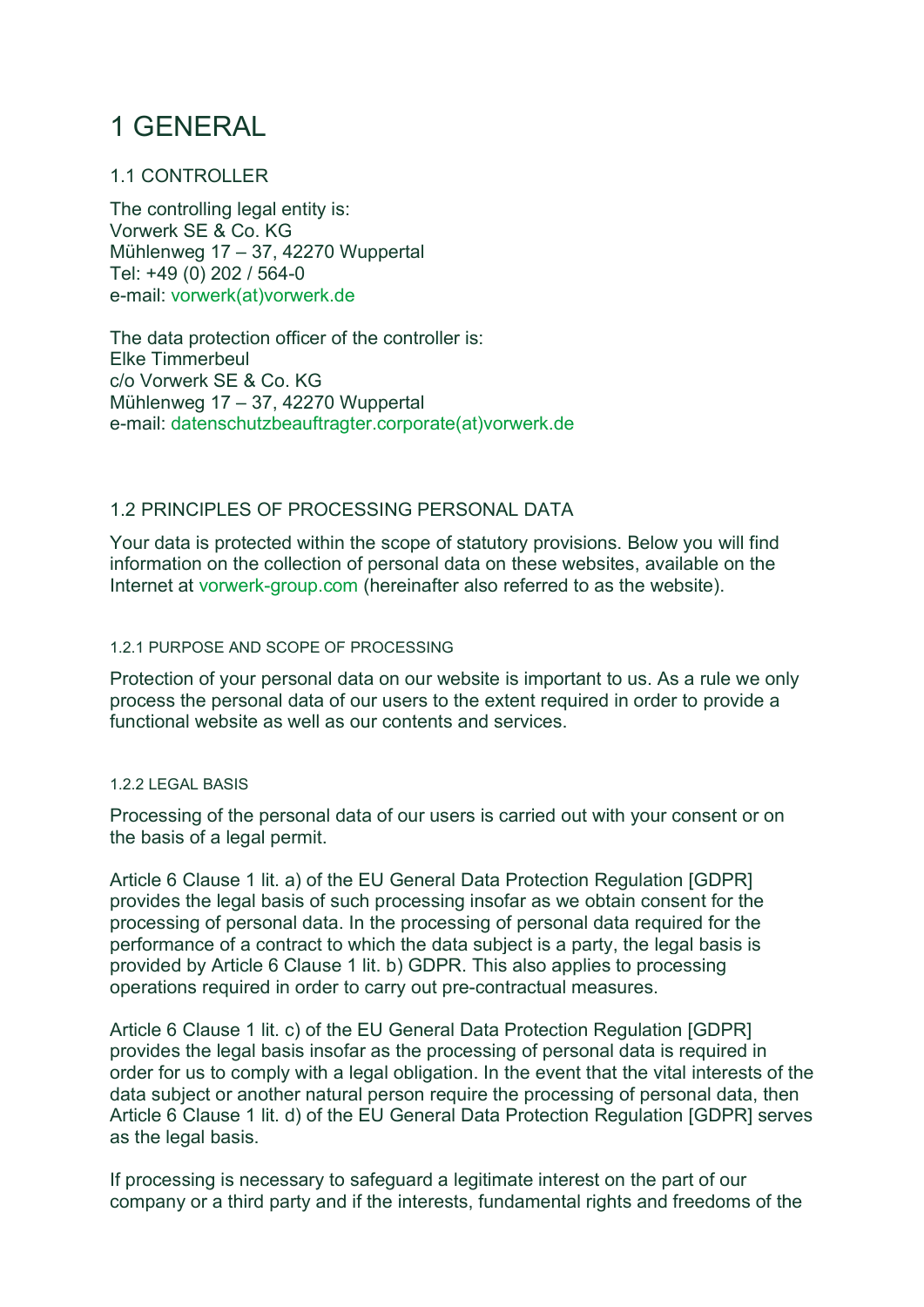data subject do not outweigh this interest, then Article 6 Clause 1 lit. f) of the EU General Data Protection Regulation [GDPR] shall provide the legal basis for such processing.

### 1.2.3 DATA ERASURE AND STORAGE PERIOD

Regardless of possible revocation of your consent, we process and store your personal data as long as and to the extent required in order to satisfy the respective purposes. If your data are no longer required for the specified purposes, then they will be erased on a regular basis. This is done while taking existing statutory retention periods and, among others, obligations in accordance with Section 89b of the German Commercial Code [HGB] into consideration.

### 1.2.4 RECIPIENTS OR CATEGORIES OF RECIPIENTS

If this is necessary in order to provide the website or the processing activities outlined under Clause 2, then we transfer your data to the following categories of recipients: customer advisors; postal service providers; call centers; IT providers.

Unless you have objected, we may also transfer your address data to affiliated companies for the purposes of postal advertising and market research. A transfer to a third country does not take place.

# 1.3 RIGHTS OF THE DATA SUBJECTS

If we collect or process personal data on this website, then you are the data subject within the meaning of the EU General Data Protection Regulation [GDPR]. In this case you have the right of access (Art. 15 GDPR), the right to rectification (Art. 16 GDPR) and erasure (Art. 17 GDPR) of your data, the right to restriction of processing (Art. 18 GDPR), a right of objection to processing (Art. 21 DS-GVO) and the right to data portability (Art. 20 GDPR). You also have the right to lodge a complaint with a supervisory authority in accordance with Article 77 of the EU General Data Protection Regulation [GDPR].

In the case of automated decision-making (including profiling), you also have the right to express your position on automated decision-making and to have this decision manually reviewed by us for accuracy.

In order to exercise your rights, please contact the aforementioned data controller, as your rights are also to be implemented there. However, you may also contact the data protection officer, in particular if your request requires a higher level of confidentiality.

## 1.4 REVOCATION OF DECLARATIONS OF CONSENT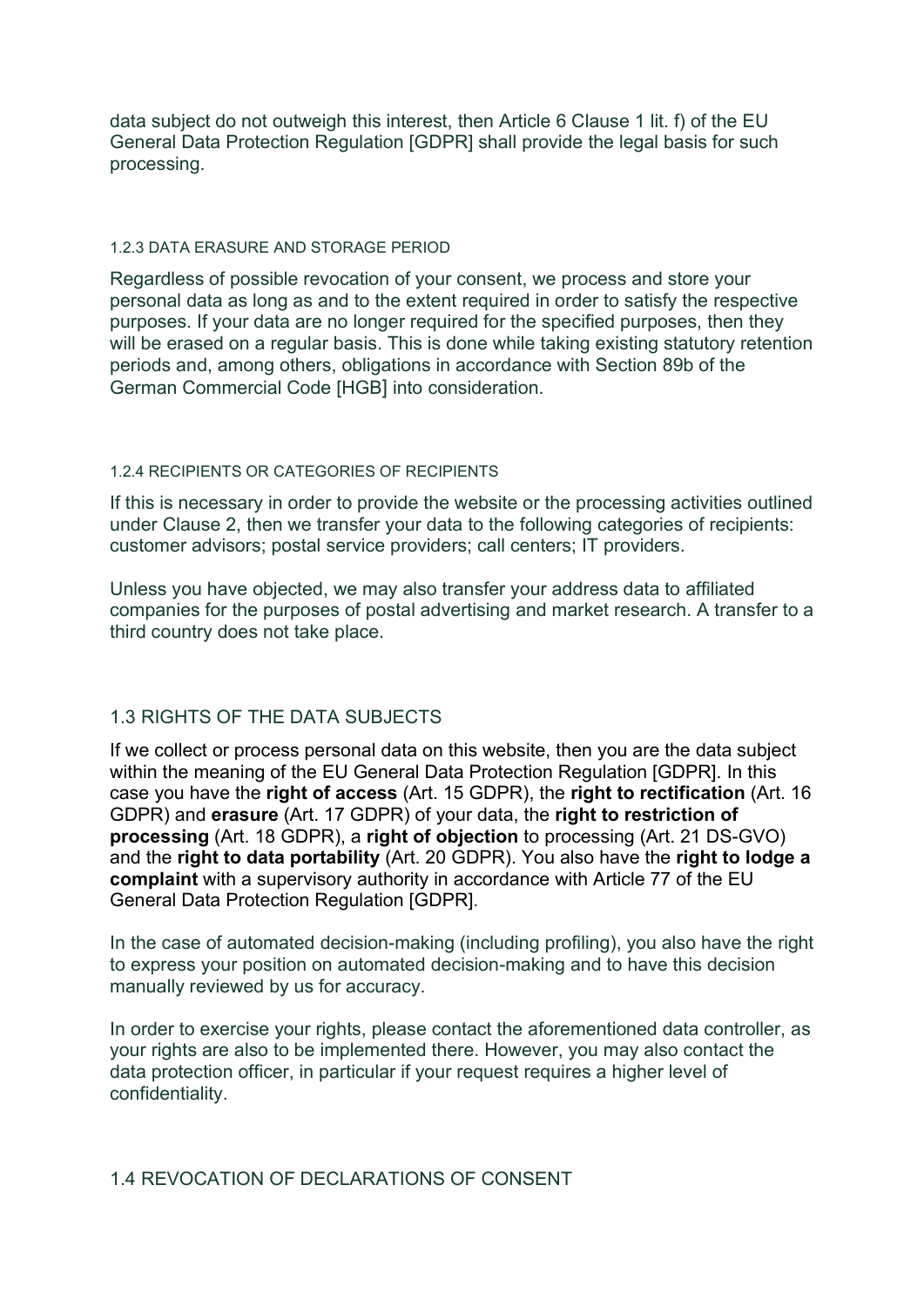If you have given us your consent to process your personal data, then you may revoke such consent at any time – also via e-mail to: vorwerk@vorwerk.de. A revocation shall not affect the legality of the processing carried out up to that point.

# 2 PROCESSING OF PERSONAL DATA

## 2.1 PROVISION OF THE WEBSITE

Each time our website is accessed data and information are automatically processed by the computer system of the invoking computer. The following data is collected: Name of your Internet service provider; the browser type/version; the website from which you visit us and the websites you visit on our site as well as the time of the server query.

Such log files do not contain complete IP addresses or any other data that could be assigned to you. This information is evaluated for statistical purposes and subsequently erased. The individual user remains anonymous.

Further information on the use of cookies on our website can be found here: www.vorwerk-group.com/en/home/meta/data-privacy/cookies

## 2.2 CONTACT FORM AND E-MAIL CONTACT

On our website we provide you with a contact form which can be used to contact us electronically. Any processing of personal data from the input mask is only used to handle your request. In the event that you are contacted via e-mail, then this is also due to a legitimate interest in processing the data.

If you use this option to contact us, then the data entered in the input mask will be transferred to us and stored. This data includes: Form of address; name, first name; postal address; e-mail address; telephone number; information about your interest(s).

Alternatively, it is also possible to contact us via the e-mail address provided. In this case any personal data transferred with the e-mail will be stored. The legal basis for processing is Article 6 Clause 1 lit. a) of the EU General Data Protection Regulation [GDPR].

For the processing of your data you give us your consent within the scope of the sending operation along with the following text:

"By sending this message I agree to be contacted once for the stated purpose using my contact information. I can revoke this consent at any time with effect for the future – also via e-mail to: vorwerk@vorwerk.de."

## 2.3 APPLICANT PORTAL – APPLICATION PROCESS

2.3.1 INFORMATION WITHIN THE SCOPE OF THE APPLICATION PROCESS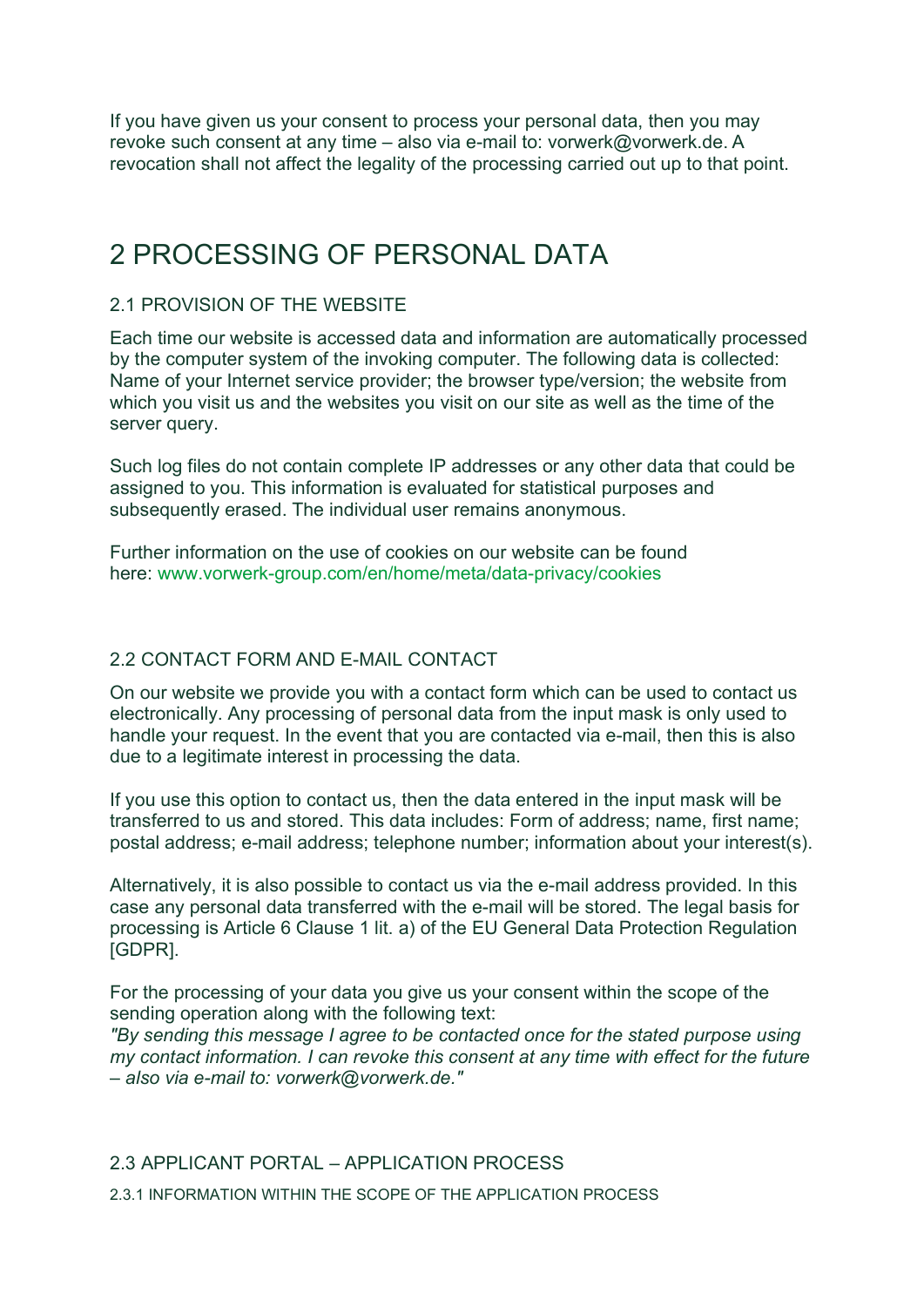The applicant portal is jointly operated by Vorwerk SE & Co. KG and Vorwerk Facility Management Holding KG and their subsidiaries, designated here as Group companies.

### 2.3.2 PURPOSE OF THE PROCESSING

Your application data, which you communicate to us via the applicant portal, will be stored and used exclusively for purposes connected with the registration and processing of your interest in employment or training with a Group company, including the necessary contact to this end.

### 2.3.3 COLLECTION AND PROCESSING OF APPLICATION DATA

If you would like to apply online, then this requires that certain personal data indicated with mandatory fields in the respective online application forms be provided; such as first and last name and contact information. Furthermore, you have the option of sending us further application documents. Please note that these documents may also contain particularly sensitive data. These include, for example, data on political opinions, religious beliefs, ethnic origin or physical or mental health. If you provide us with the relevant information, then by clicking on the corresponding checkbox you agree to the collection, storage and use of the data in accordance with this data protection declaration.

As part of the application process your application data will be accessible to the HR managers of the respective Group companies involved in the selection process and will be made available to the managers of the respective specialized departments in search of applicants.

The current legal situation with regard to data protection does not include any group privilege, which means that any transfer of data from one Group company to another Group company is a transfer to a third party. We therefore require your consent if your application is also to be forwarded to another Group company. Your application data will only be forwarded to third parties outside the Group companies if an official order exists or with your consent.

Once your enter your application data and click on the "Send" button, they will be transferred via an encrypted connection and collected on a server in Germany; the server is hosted and administered as part of order processing by a service provider commissioned on our behalf.

You may revise the application data you have entered or add information at any time.

Your application data will be stored for at least six months following completion of the application process.

If you would like your personal data to be retained for a maximum of 24 months in order to be included in the selection for possible future vacancies, then we ask for your corresponding consent.

You have the right at any time to inspect your application data stored with us free of